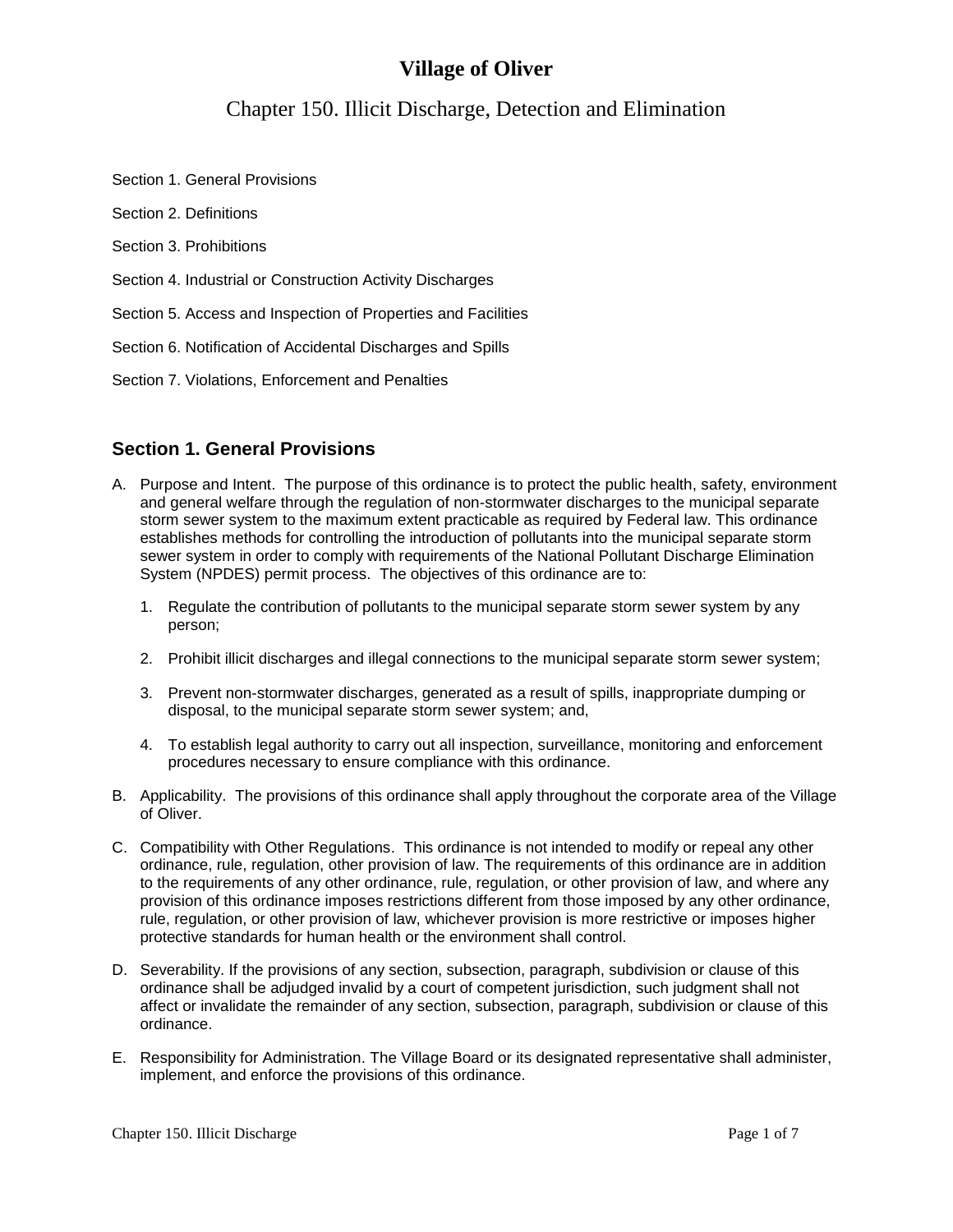## **Section 2. Definitions**

ACCIDENTAL DISCHARGE means a discharge prohibited by this ordinance which occurs by chance and without planning or thought prior to occurrence.

CLEAN WATER ACT means the Federal Water Pollution Control Act (33 U.S.C. § 1251 et seq.), and any subsequent amendments thereto.

CONSTRUCTION ACTIVITY means activities subject to the NPDES General Construction Permits. These include construction projects resulting in land disturbance. Such activities include but are not limited to clearing and grubbing, grading, excavating, and demolition.

ILLICIT DISCHARGE means any direct or indirect non-stormwater discharge to the municipal separate storm sewer system, except as exempted in Section 3 of this ordinance.

ILLEGAL CONNECTION means either of the following:

a) Any pipe, open channel, drain or conveyance, whether on the surface or subsurface, which allows an illicit discharge to enter the storm drain system including but not limited to any conveyances which allow any non-stormwater discharge including sewage, process wastewater, and wash water to enter the storm drain system, regardless of whether such pipe, open channel, drain or conveyance has been previously allowed, permitted, or approved by an authorized enforcement agency; or

b) Any pipe, open channel, drain or conveyance connected to the municipal separate storm sewer system which has not been documented in plans, maps, or equivalent records and approved by an authorized enforcement agency.

INDUSTRIAL ACTIVITY means activities subject to NPDES Industrial Permits as defined in 40 CFR, Section 122.26 (b)(14).

NATIONAL POLLUTANT DISCHARGE ELIMINATION SYSTEM (NPDES) STORM WATER DISCHARGE PERMIT means a permit issued by the Georgia EPD under authority delegated pursuant to 33 USC § 1342(b) that authorizes the discharge of pollutants to waters of the United States, whether the permit is applicable on an individual, group, or general area-wide basis.

MUNINCIPAL SEPARATE STORM SEWER SYSTEM means any facility designed or used for collecting and/or conveying stormwater, including but not limited to any roads with drainage systems, highways, municipal streets, curbs, gutters, inlets, catch basins, piped storm drains, pumping facilities, structural stormwater controls, ditches, swales, natural and man-made or altered drainage channels, reservoirs, and other drainage structures, and which is:

- a) Owned or maintained by the Village of Oliver;
- b) Not a combined sewer; and
- c) Not part of a publicly-owned treatment works.

NON-STORMWATER DISCHARGE means any discharge to the storm drain system that is not composed entirely of stormwater.

PERSON means, except to the extent exempted from this ordinance, any individual, partnership, firm, association, joint venture, public or private corporation, trust, estate, commission, board, public or private institution, utility, cooperative, city, county or other political subdivision of the State, any interstate body or any other legal entity.

POLLUTANT means anything which causes or contributes to pollution. Pollutants may include, but are not limited to: paints, varnishes, and solvents; petroleum hydrocarbons; automotive fluids; cooking grease; detergents (biodegradable or otherwise); degreasers; cleaning chemicals; nonhazardous liquid and solid wastes and yard wastes; refuse, rubbish, garbage, litter, or other discarded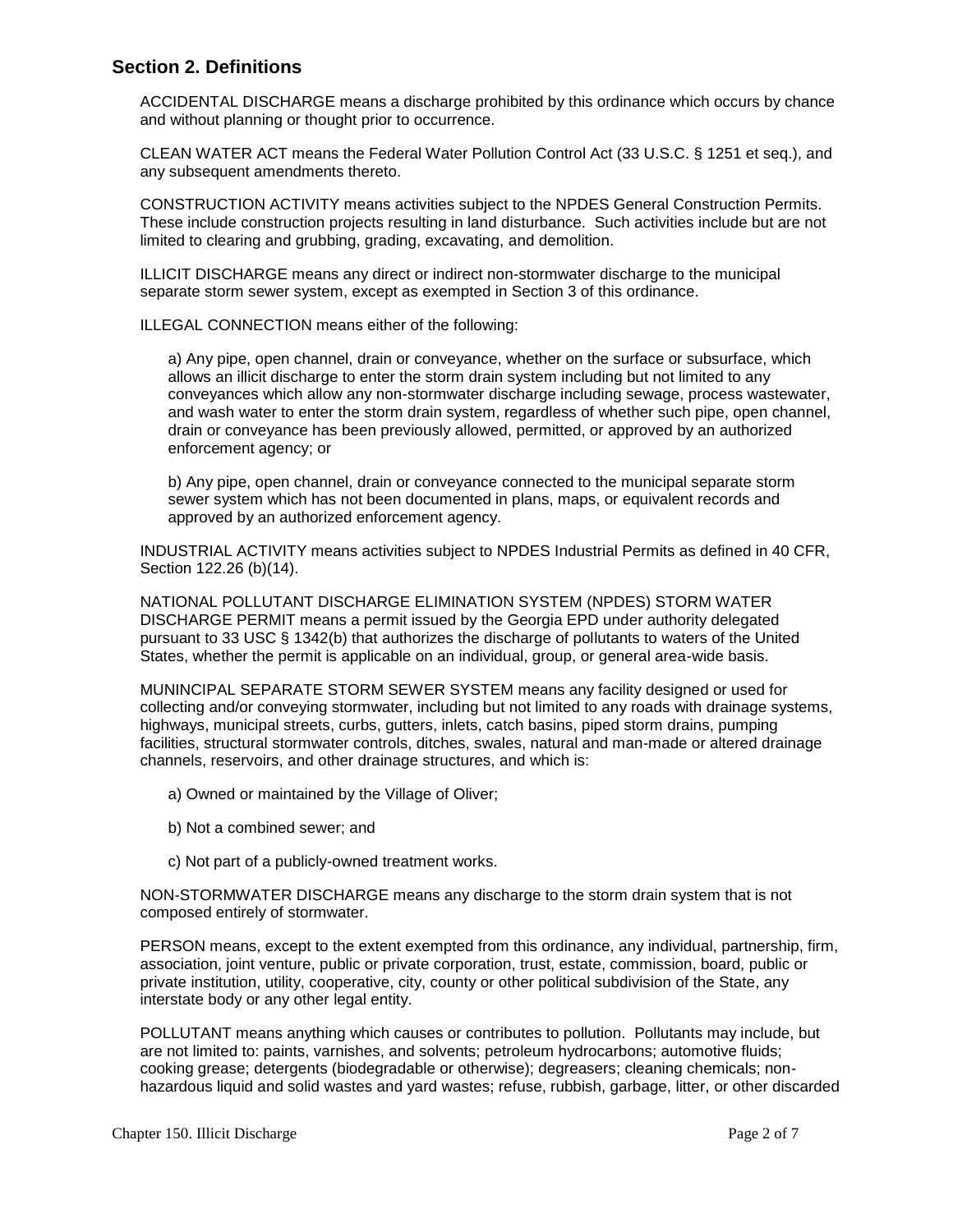or abandoned objects and accumulations, so that same may cause or contribute to pollution; floatables; pesticides, herbicides, and fertilizers; liquid and solid wastes; sewage, fecal coliform and pathogens; dissolved and particulate metals; animal wastes; wastes and residues that result from constructing a building or structure; concrete and cement; and noxious or offensive matter of any kind.

POLLUTION means the contamination or other alteration of any water's physical, chemical or biological properties by the addition of any constituent and includes but is not limited to, a change in temperature, taste, color, turbidity, or odor of such waters, or the discharge of any liquid, gaseous, solid, radioactive, or other substance into any such waters as will or is likely to create a nuisance or render such waters harmful, detrimental or injurious to the public health, safety, welfare, or environment, or to domestic, commercial, industrial, agricultural, recreational, or other legitimate beneficial uses, or to livestock, wild animals, birds, fish or other aquatic life.

PREMISES mean any building, lot, parcel of land, or portion of land whether improved or unimproved including adjacent sidewalks and parking strips.

STATE WATERS means any and all rivers, streams, creeks, branches, lakes, reservoirs, ponds, drainage systems, springs, wells, and other bodies of surface and subsurface water, natural or artificial, lying within or forming a part of the boundaries of the State of Wisconsin which are not entirely confined and retained completely upon the property of a single person.

STORMWATER RUNOFF OR STORMWATER means any surface flow, runoff, and drainage consisting entirely of water from any form of natural precipitation, and resulting from such precipitation.

STRUCTURAL STORMWATER CONTROL means a structural stormwater management facility or device that controls stormwater runoff and changes the characteristics of that runoff including, but not limited to, the quantity and quality, the period of release or the velocity of flow.

#### **Section 3. Prohibitions**

- A. Prohibition of Illicit Discharges. No person shall throw, drain, or otherwise discharge, cause, or allow others under its control to throw, drain, or otherwise discharge into the municipal separate storm sewer system any pollutants or waters containing any pollutants, other than stormwater. The following discharges are exempt from the prohibition provision above:
	- 1. Water line flushing performed by a government agency, other potable water sources, landscape irrigation or lawn watering, diverted stream flows, rising ground water, ground water infiltration to storm drains, uncontaminated pumped ground water, foundation or footing drains (not including active groundwater dewatering systems), crawl space pumps, air conditioning condensation, springs, natural riparian habitat or wetland flows, and any other water source not containing pollutants;
	- 2. Discharges or flows from fire fighting, and other discharges specified in writing by the Village Board or their authorized representative as being necessary to protect public health and safety;
	- 3. The prohibition provision above shall not apply to any non-stormwater discharge permitted under an NPDES permit or order issued to the discharger and administered under the authority of the State and the Federal Environmental Protection Agency, provided that the discharger is in full compliance with all requirements of the permit, waiver, or order and other applicable laws and regulations, and provided that written approval has been granted for any discharge to the municipal separate storm sewer system.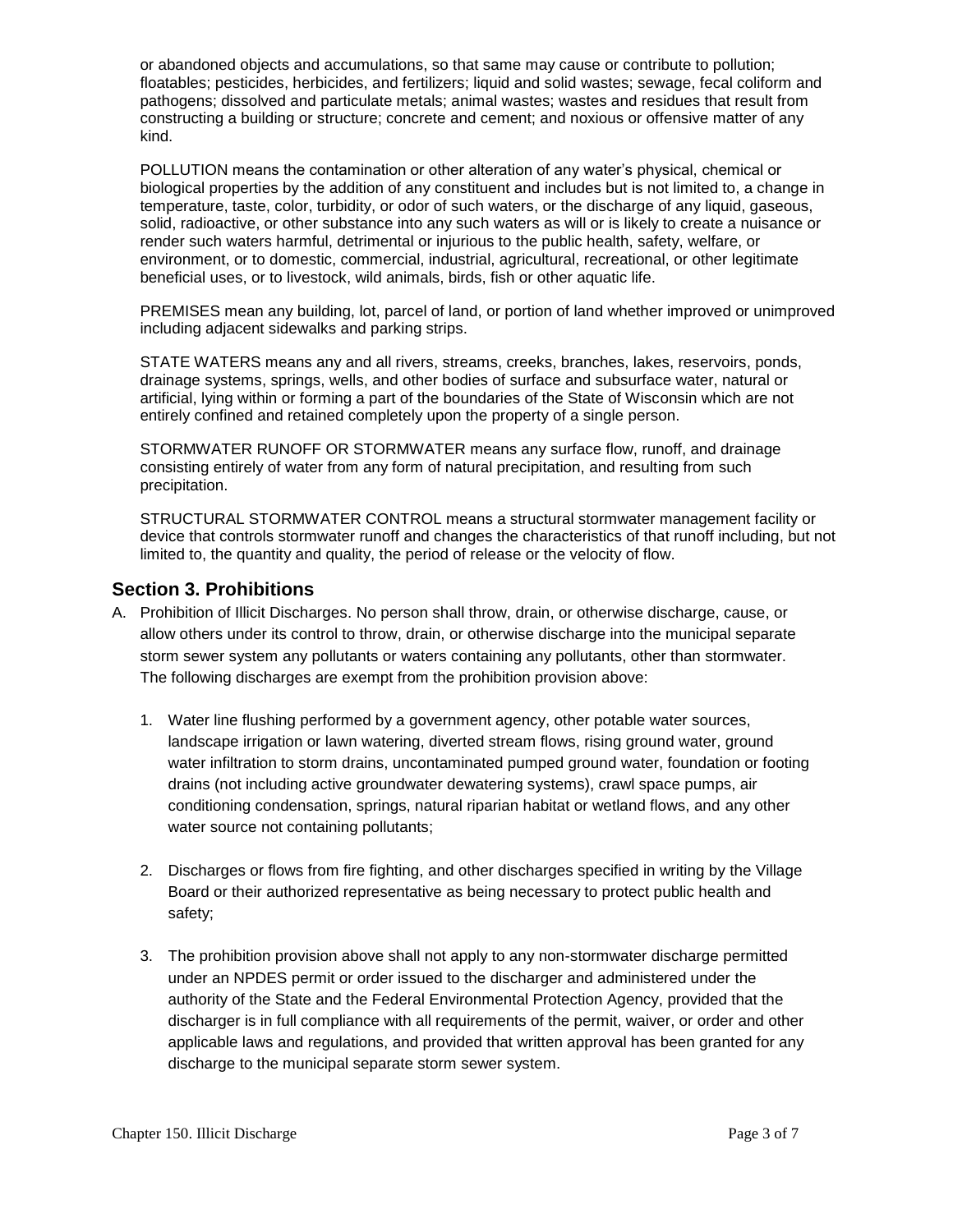- B. Prohibition of Illegal Connections. The construction, connection, use, maintenance or continued existence of any illegal connection to the municipal separate storm sewer system is prohibited.
	- 1. This prohibition expressly includes, without limitation, illegal connections made in the past, regardless of whether the connection was permissible under law or practices applicable or prevailing at the time of connection.
	- 2. A person violates this ordinance if the person connects a line conveying sewage to the municipal separate storm sewer system, or allows such a connection to continue.
	- 3. Improper connections in violation of this ordinance must be disconnected and redirected, if necessary, to an approved onsite wastewater management system or the sanitary sewer system upon approval of the Village Board.
	- 4. Any drain or conveyance that has not been documented in plans, maps or equivalent, and which may be connected to the storm sewer system, shall be located by the owner or occupant of that property upon receipt of written notice of violation from the Village Board or their authorized representative requiring that such locating be completed. Such notice will specify a reasonable time period within which the location of the drain or conveyance is to be completed, that the drain or conveyance be identified as storm sewer, sanitary sewer or other, and that the outfall location or point of connection to the storm sewer system, sanitary sewer system or other discharge point be identified. Results of these investigations are to be documented and provided to the Village Board or their authorized representative.

## **Section 4. Industrial or Construction Activity Discharges**

Any person subject to an industrial or construction activity NPDES stormwater discharge permit shall comply with all provisions of such permit. Proof of compliance with said permit may be required in a form acceptable to the Village Board or their authorized representative prior to allowing discharges to the municipal separate storm sewer system.

## **Section 5. Access and Inspection of Properties and Facilities**

- A. The Village Board or their authorized representative shall be permitted to enter and inspect properties and facilities at reasonable times as often as may be necessary to determine compliance with this ordinance.
	- 1. If a property or facility has security measures in force which require proper identification and clearance before entry into its premises, the owner or operator shall make the necessary arrangements to allow access to representatives of the Village Board or their authorized representative.
	- 2. The owner or operator shall allow the Village Board or their authorized representative ready access to all parts of the premises for the purposes of inspection, sampling, photography, videotaping, examination and copying of any records that are required under the conditions of an NPDES permit to discharge stormwater.
	- 3. The Village Board or their authorized representative shall have the right to set up on any property or facility such devices as are necessary in the opinion of the Village Board or their authorized representative to conduct monitoring and/or sampling of flow discharges.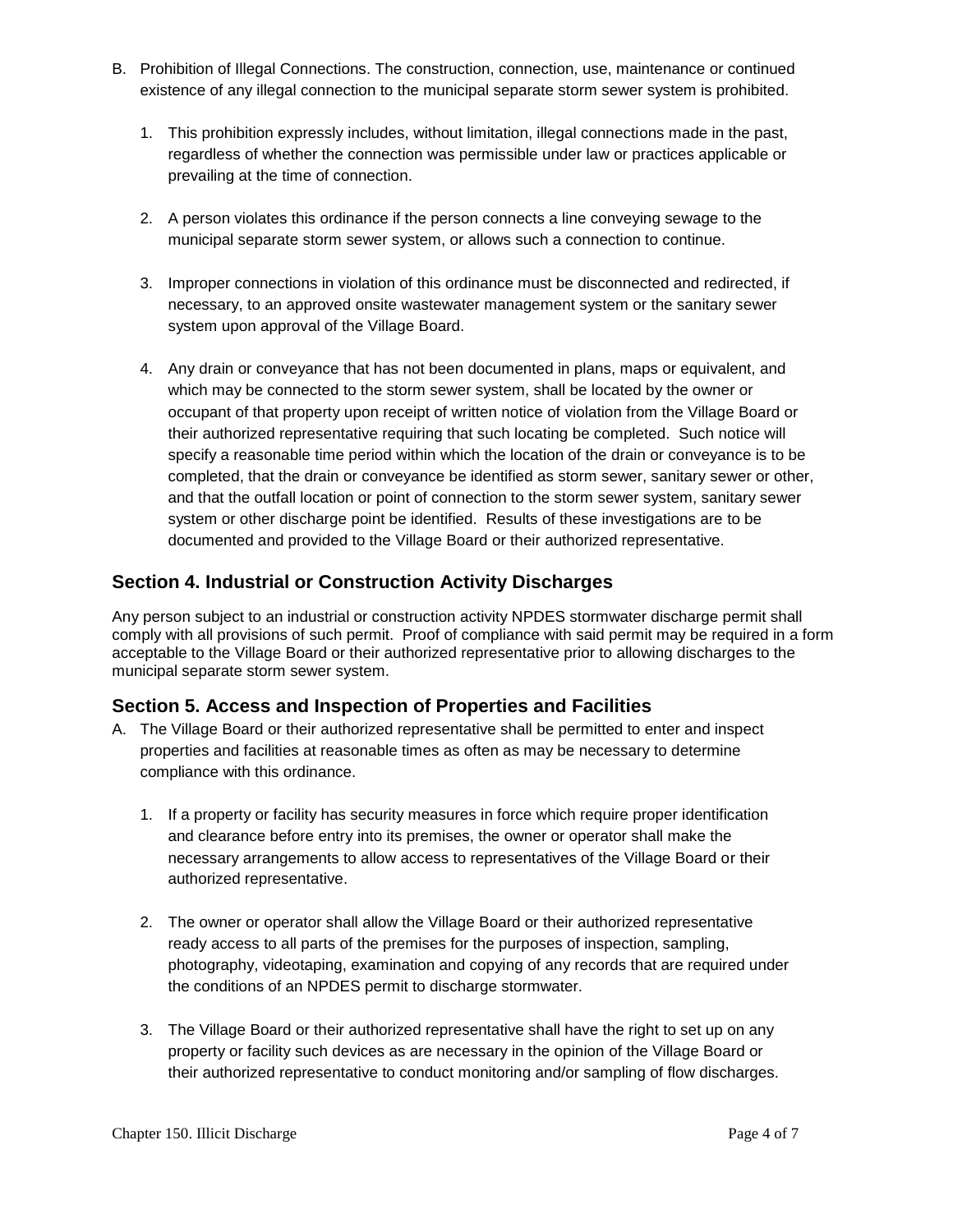- 4. The Village Board or their authorized representative may require the owner or operator to install monitoring equipment and perform monitoring as necessary, and make the monitoring data available to the Village Board or their authorized representative. This sampling and monitoring equipment shall be maintained at all times in a safe and proper operating condition by the owner or operator at his/her own expense. All devices used to measure flow and quality shall be calibrated to ensure their accuracy.
- 5. Any temporary or permanent obstruction to safe and easy access to the property or facility to be inspected and/or sampled shall be promptly removed by the owner or operator at the written or oral request of the Village Board or their authorized representative and shall not be replaced. The costs of clearing such access shall be borne by the owner or operator.
- 6. Unreasonable delays in allowing the Village Board or their authorized representative access to a facility is a violation of this ordinance.
- 7. If the Village Board or their authorized representative has been refused access to any part of the premises from which stormwater is discharged, and the Village Board or their authorized representative is able to demonstrate probable cause to believe that there may be a violation of this ordinance, or that there is a need to inspect and/or sample as part of a routine inspection and sampling program designed to verify compliance with this ordinance or any order issued hereunder, or to protect the overall public health, safety, environment and welfare of the community, then the Village Board or their authorized representative may seek issuance of a search warrant from any court of competent jurisdiction.

## **Section 6. Notification of Accidental Discharges and Spills**

- A. Notwithstanding other requirements of law, as soon as any person responsible for a facility, activity or operation, or responsible for emergency response for a facility, activity or operation has information of any known or suspected release of pollutants or non-stormwater discharges from that facility or operation which are resulting or may result in illicit discharges or pollutants discharging into stormwater, the municipal separate storm sewer system, State Waters, or Waters of the U.S., said person shall take all necessary steps to ensure the discovery, containment, and cleanup of such release so as to minimize the effects of the discharge.
- B. Said person shall notify the authorized enforcement agency in person or by phone, facsimile or in person no later than 24 hours of the nature, quantity and time of occurrence of the discharge. Notifications in person or by phone shall be confirmed by written notice addressed and mailed to the Village Board or their authorized representative within three business days of the phone or in person notice. If the discharge of prohibited materials emanates from a commercial or industrial establishment, the owner or operator of such establishment shall also retain an on-site written record of the discharge and the actions taken to prevent its recurrence. Such records shall be retained for at least three years. Said person shall also take immediate steps to ensure no recurrence of the discharge or spill.
- C. In the event of such a release of hazardous materials, emergency response agencies and/or other appropriate agencies shall be immediately notified.
- D. Failure to provide notification of a release as provided above is a violation of this ordinance.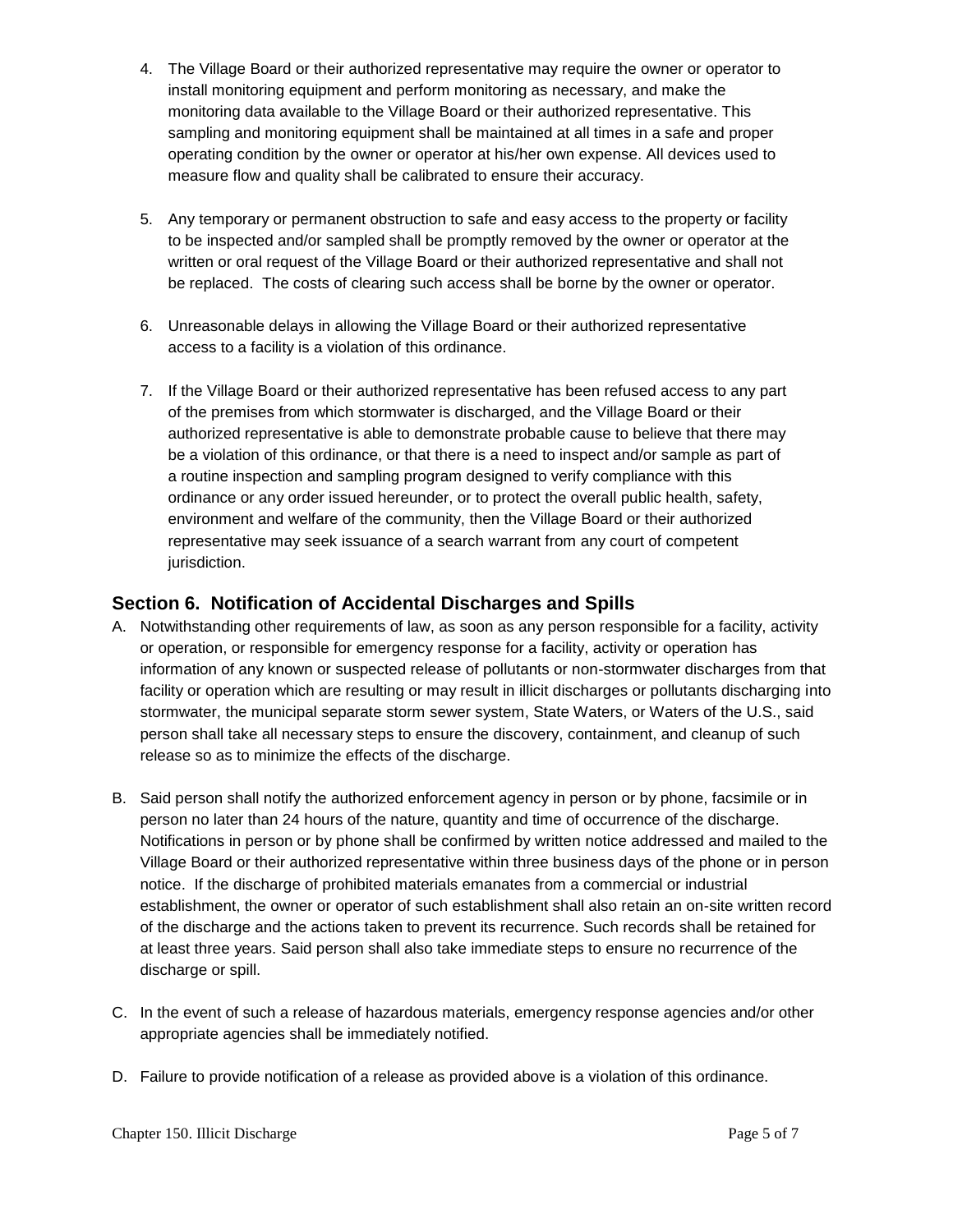# **Section 7. Violations, Enforcement and Penalties**

- A. Violations. It shall be unlawful for any person to violate any provision or fail to comply with any of the requirements of this Ordinance. Any person who has violated or continues to violate the provisions of this ordinance, may be subject to the enforcement actions outlined in this section or may be restrained by injunction or otherwise abated in a manner provided by law. In the event the violation constitutes an immediate danger to public health or public safety, the Village Board or their authorized representative is authorized to enter upon the subject private property, without giving prior notice, to take any and all measures necessary to abate the violation and/or restore the property. The Village Board or their authorized representative is authorized to seek costs of the abatement as outlined in Section 7.5.
- B. Notice of Violation. Whenever the Village Board or their authorized representative finds that a violation of this ordinance has occurred, the Village Board or their authorized representative may order compliance by written notice of violation.
	- 1. The notice of violation shall contain:
		- a. The name and address of the alleged violator;
		- b. The address when available or a description of the building, structure or land upon which the violation is occurring, or has occurred;
		- c. A statement specifying the nature of the violation;
		- d. A description of the remedial measures necessary to restore compliance with this ordinance and a time schedule for the completion of such remedial action;
		- e. A statement of the penalty or penalties that shall or may be assessed against the person to whom the notice of violation is directed; and,
		- f. A statement that the determination of violation may be appealed to the Village Board or their authorized representative by filing a written notice of appeal within thirty (30) days of service of notice of violation.
	- 2. Such notice may require without limitation:
		- a. The performance of monitoring, analyses, and reporting;
		- b. The elimination of illicit discharges and illegal connections;
		- c. That violating discharges, practices, or operations shall cease and desist;
		- d. The abatement or remediation of stormwater pollution or contamination hazards and the restoration of any affected property;
		- e. Payment of costs to cover administrative and abatement costs; and,
		- f. The implementation of pollution prevention practices.
- C. Appeal of Notice of Violation. Any person receiving a Notice of Violation may appeal the determination of the Village Board or their authorized representative. The notice of appeal must be received within thirty (30) days from the date of the Notice of Violation. Hearing on the appeal before the Village Board or his/her designee shall take place within 15 days from the date of receipt of the notice of appeal. The decision of the appropriate authority or their designee shall be final.
- D. Enforcement Measures after Appeal. If the violation has not been corrected pursuant to the